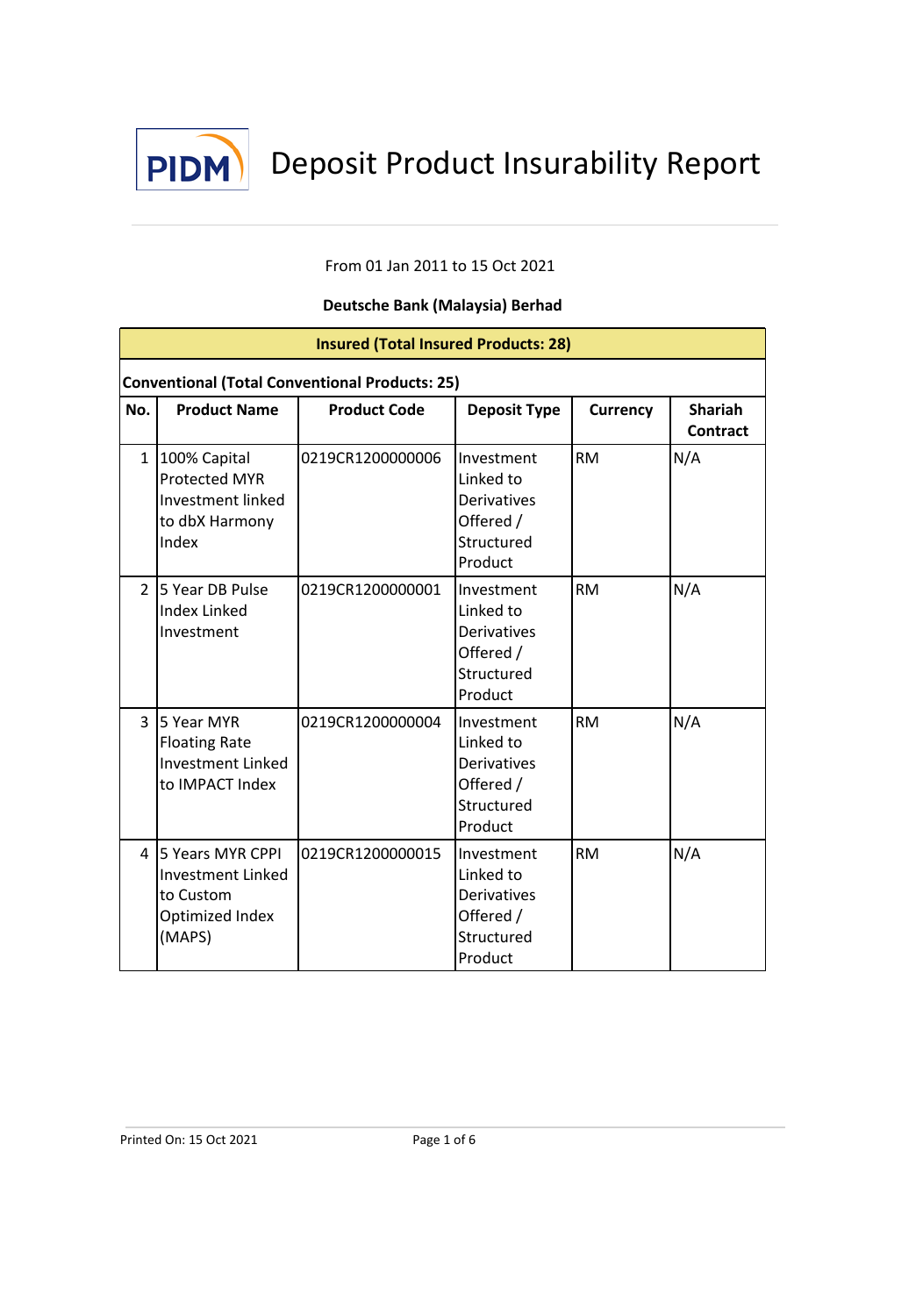

|                | 5 5.5-Year DB<br>Commodity<br>Harvest 3.5%<br>Target Vol ER AC<br><b>Index Linked</b><br><b>Principal Protected</b><br>Structured<br>Investment | 0219CR1200000005                    | Investment<br>Linked to<br><b>Derivatives</b><br>Offered /<br>Structured<br>Product | <b>RM</b> | N/A |
|----------------|-------------------------------------------------------------------------------------------------------------------------------------------------|-------------------------------------|-------------------------------------------------------------------------------------|-----------|-----|
| 6              | 5Y US CPI Linked<br><b>MYR Investment</b>                                                                                                       | 0219CR1200000018                    | Investment<br>Linked to<br><b>Derivatives</b><br>Offered /<br>Structured<br>Product | <b>RM</b> | N/A |
| $\overline{7}$ | Alpha Pairs<br>Protected<br>Structured<br>Investment                                                                                            | 5-Year MYR CROCI   0219CR1200000011 | Investment<br>Linked to<br><b>Derivatives</b><br>Offered /<br>Structured<br>Product | <b>RM</b> | N/A |
|                | Asia Pacific<br>Protected<br>Structured<br>Investment                                                                                           | 8 5-Year MYR CROCI 0219CR1200000010 | Investment<br>Linked to<br>Derivatives<br>Offered /<br>Structured<br>Product        | <b>RM</b> | N/A |
| 9              | <b>Asia Pacific Versus</b><br>Nikkei Protected<br>Structured<br>Investment                                                                      | 5-Year MYR CROCI 0219CR1200000009   | Investment<br>Linked to<br>Derivatives<br>Offered /<br>Structured<br>Product        | <b>RM</b> | N/A |
|                | 10 5-Year MYR<br><b>Floating Rate</b><br><b>Investment Linked</b><br>to DMA Index                                                               | 0219CR1200000008                    | Investment<br>Linked to<br><b>Derivatives</b><br>Offered /<br>Structured<br>Product | <b>RM</b> | N/A |

# **Deutsche Bank (Malaysia) Berhad**

Printed On: 15 Oct 2021 Page 2 of 6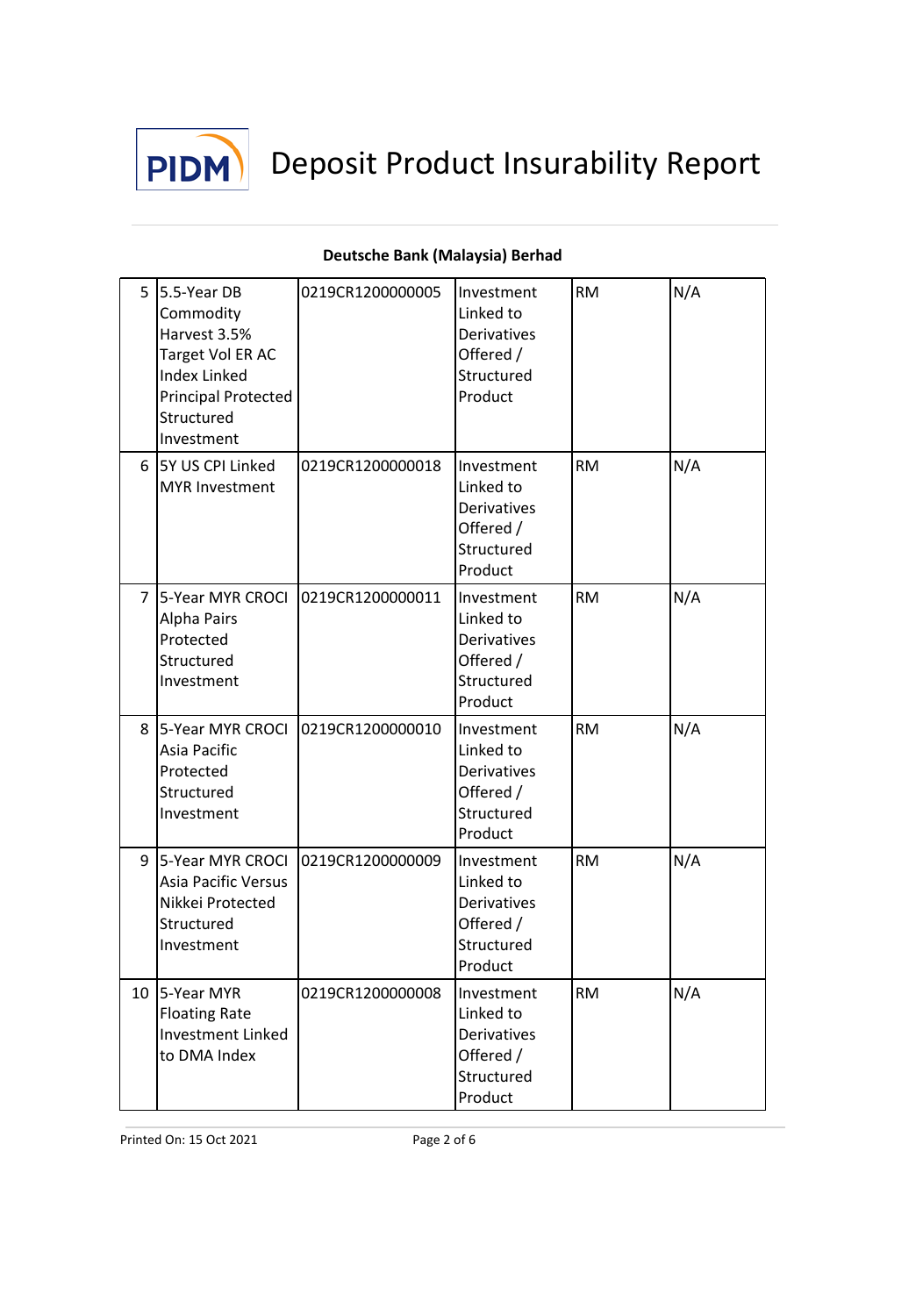

#### 11 5-Year MYR Floating Rate Investment Linked to EUR TRENDS Index 0219CR1200000007 Investment Linked to **Derivatives** Offered / Structured Product  $RM$   $N/A$ 12 5YNC6M/6M Callable Range Accrual ILD Linked to 6m KLIBOR 0219CR1200000012 Investment Linked to Derivatives Offered / Structured Product  $RM$   $N/A$ 13 Alpha Pairs Protected 2013 Income Structured Investment 0219CR1200000014 Investment Linked to Derivatives Offered / Structured Product RM N/A 14 Alpha Pairs Sectors 0219CR1200000013 Investment Protected 2015 Income Structured Investment Linked to Derivatives Offered / Structured Product RM **N/A** 15 Corporate Current 0219CF0100000001 Demand Account Deposit Foreign | N/A 16 Current Account MYR 0219CR0100000001 Demand Deposit  $RM$   $N/A$ 17 **DBLCI** Allocator 4tm Index Linked Principal Protected Structured Investment 0219CR1200000016 Investment Linked to Derivatives Offered / Structured Product  $RM$   $N/A$ 18 **Fixed Deposits** (FCY) 0219CF0300000001 Fixed Deposit Foreign M/A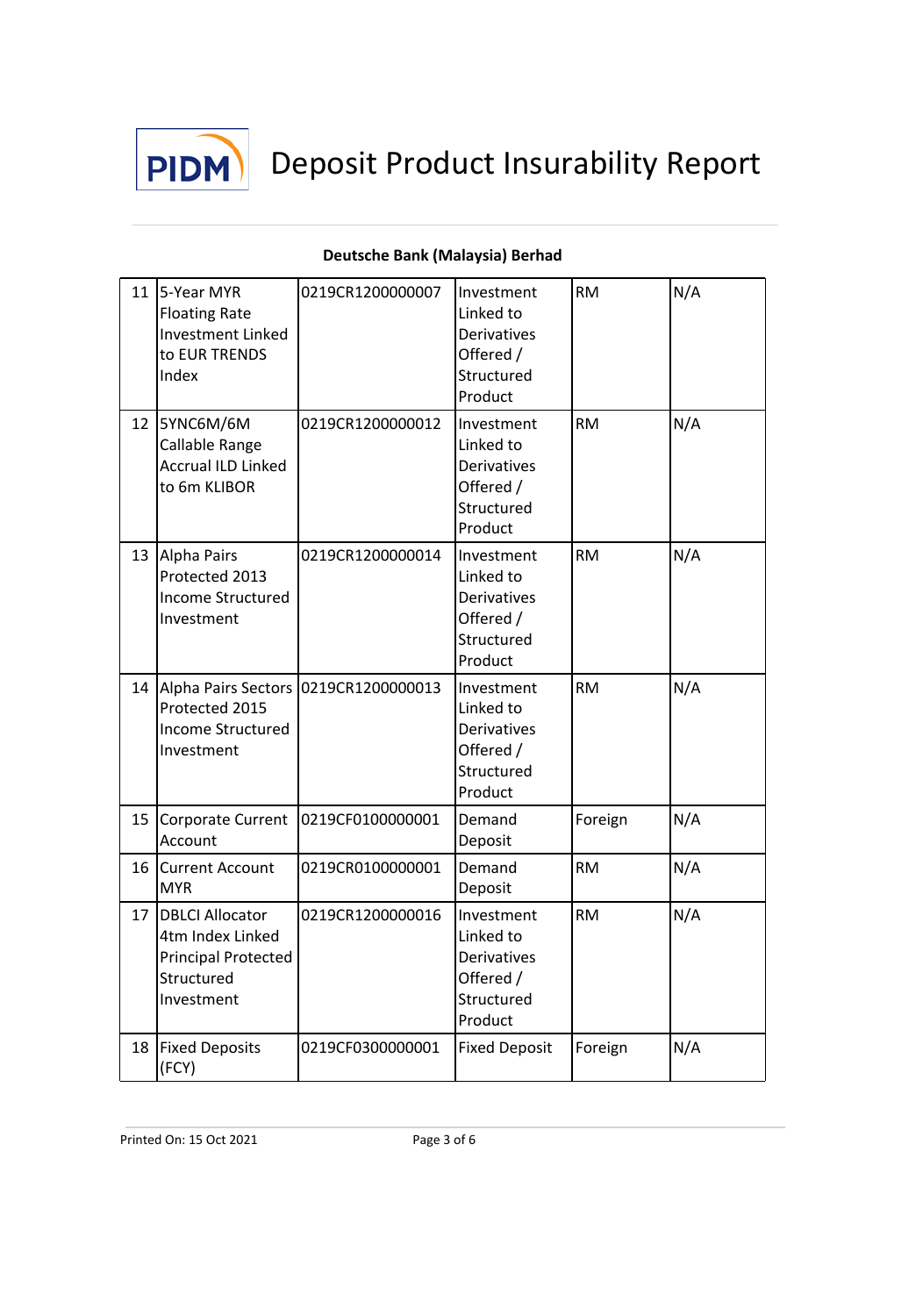

| 19 | <b>Fixed Deposits</b><br>(MYR)                                                          | 0219CR0300000001                       | <b>Fixed Deposit</b>                                                                | <b>RM</b> | N/A |
|----|-----------------------------------------------------------------------------------------|----------------------------------------|-------------------------------------------------------------------------------------|-----------|-----|
| 20 | <b>MYR FIXED RATE</b><br><b>INVESTMENT</b>                                              | 0219CR1200000017                       | Investment<br>Linked to<br><b>Derivatives</b><br>Offered /<br>Structured<br>Product | <b>RM</b> | N/A |
| 21 | Overnight<br><b>Investment Sweep</b><br>Account (OIS)                                   | 0219CR9900000001                       | <b>Other Deposits</b><br>Accepted<br>(please specify)                               | <b>RM</b> | N/A |
| 22 | Multi Asset<br>Investment                                                               | Principal Protected   0219CR1200000003 | Investment<br>Linked to<br><b>Derivatives</b><br>Offered /<br>Structured<br>Product | <b>RM</b> | N/A |
| 23 | <b>Savings Account</b><br><b>MYR</b>                                                    | 0219CR0200000001                       | Savings Deposit RM                                                                  |           | N/A |
| 24 | USDCNH-LINKED,<br>PRINCIPAL<br>PROTECTED,<br><b>STRUCTURED AUD</b><br><b>INVESTMENT</b> | 0219CF1200000001                       | Investment<br>Linked to<br><b>Derivatives</b><br>Offered /<br>Structured<br>Product | Foreign   | N/A |
| 25 | <b>Wholesale Money</b><br><b>Market Deposits</b><br>(MYR)                               | 0219CR0700000001                       | <b>Short Term</b><br>Deposit                                                        | <b>RM</b> | N/A |

| <b>Islamic (Total Islamic Products: 3)</b> |                     |                                          |                           |          |                            |  |
|--------------------------------------------|---------------------|------------------------------------------|---------------------------|----------|----------------------------|--|
| No.                                        | <b>Product Name</b> | <b>Product Code</b>                      | <b>Deposit Type</b>       | Currency | Shariah<br><b>Contract</b> |  |
|                                            | Account-i           | 1   Corporate Current   02191R0100200001 | <b>IDemand</b><br>Deposit | IRM      | <b>Qard</b>                |  |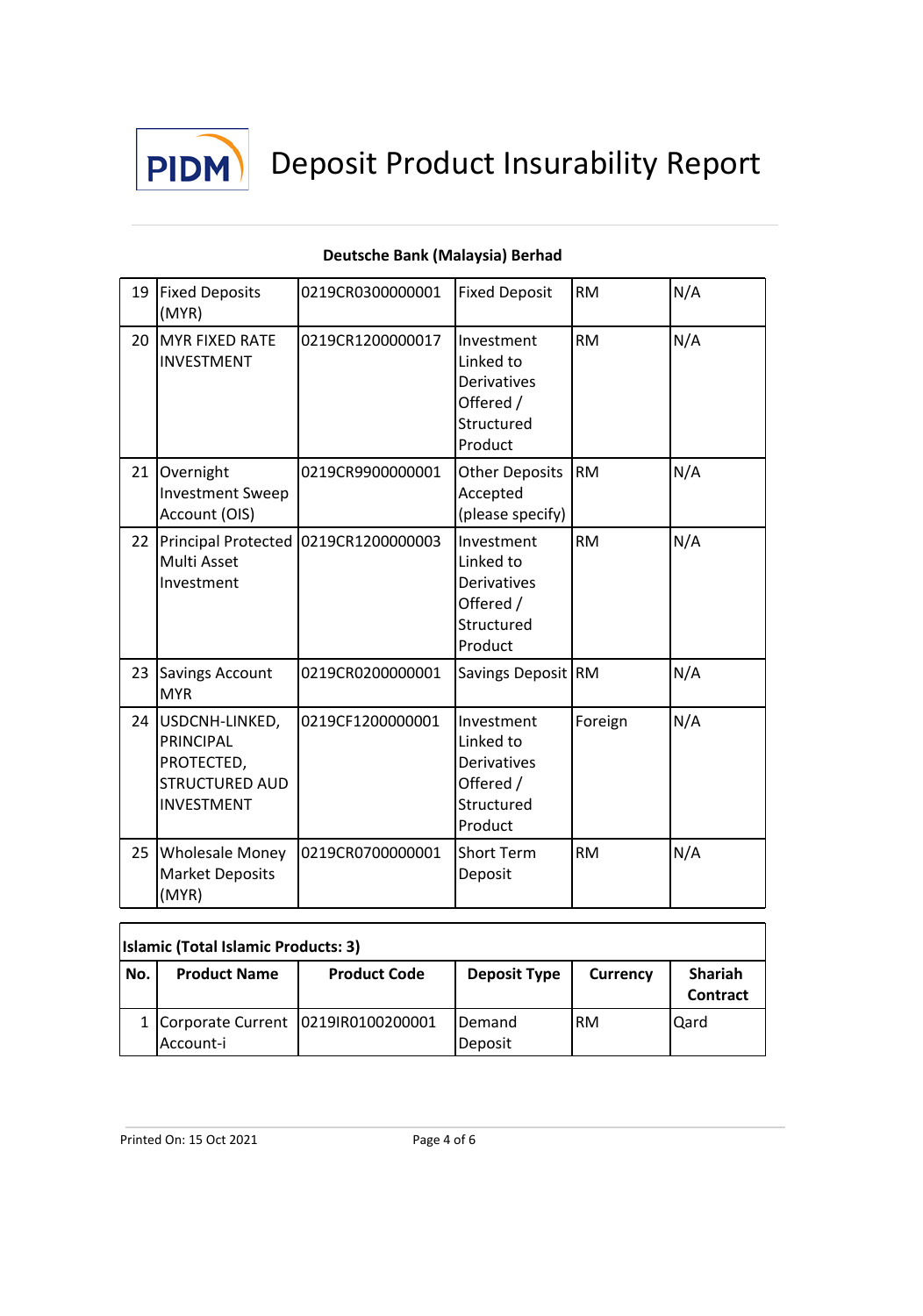

|   | 2 Corporate Wakalah 02191R0400900001<br>Placement<br>Agreement<br><b>Investment Linked</b><br>lto Credit | Specific<br>Investment                                                       | <b>RM</b> | Restricted<br>Wakalah |
|---|----------------------------------------------------------------------------------------------------------|------------------------------------------------------------------------------|-----------|-----------------------|
| 3 | Investment-Linked   0219IR1200300001<br>Derivatives-i                                                    | Investment<br>Linked to<br>Derivatives<br>Offered /<br>Structured<br>Product | <b>RM</b> | Murabahah             |

|                                                                                                                           | Not Insured (Total Not Insured Products: 1)                                                                           |                  |                                                                                     |           |     |  |  |
|---------------------------------------------------------------------------------------------------------------------------|-----------------------------------------------------------------------------------------------------------------------|------------------|-------------------------------------------------------------------------------------|-----------|-----|--|--|
|                                                                                                                           | Conventional (Total Conventional Products: 1)                                                                         |                  |                                                                                     |           |     |  |  |
| <b>Shariah</b><br><b>Product Name</b><br><b>Product Code</b><br>No.<br><b>Deposit Type</b><br>Currency<br><b>Contract</b> |                                                                                                                       |                  |                                                                                     |           |     |  |  |
|                                                                                                                           | Non-Principal<br>Protected<br>Investments Linked<br>to Derivatives<br>(Collective<br>Submission - Credit<br>risk; RM) | 0219CR1200000002 | Investment<br>Linked to<br><b>Derivatives</b><br>Offered /<br>Structured<br>Product | <b>RM</b> | N/A |  |  |

|                                               | <b>Excluded (Total Excluded Products: 5)</b> |                     |                     |                 |                                   |  |  |  |
|-----------------------------------------------|----------------------------------------------|---------------------|---------------------|-----------------|-----------------------------------|--|--|--|
| Conventional (Total Conventional Products: 5) |                                              |                     |                     |                 |                                   |  |  |  |
| No.                                           | <b>Product Name</b>                          | <b>Product Code</b> | <b>Deposit Type</b> | <b>Currency</b> | <b>Shariah</b><br><b>Contract</b> |  |  |  |
|                                               | Coupon bearing                               | 0219CR0900000002    | Negotiable          | <b>RM</b>       | N/A                               |  |  |  |
|                                               | NID (Collective                              |                     | Instrument of       |                 |                                   |  |  |  |
|                                               | Submission - Fixed                           |                     | Deposit/Islamic     |                 |                                   |  |  |  |
|                                               | Rate NID; RM)                                |                     | Negotiable          |                 |                                   |  |  |  |
|                                               |                                              |                     | Instrument          |                 |                                   |  |  |  |